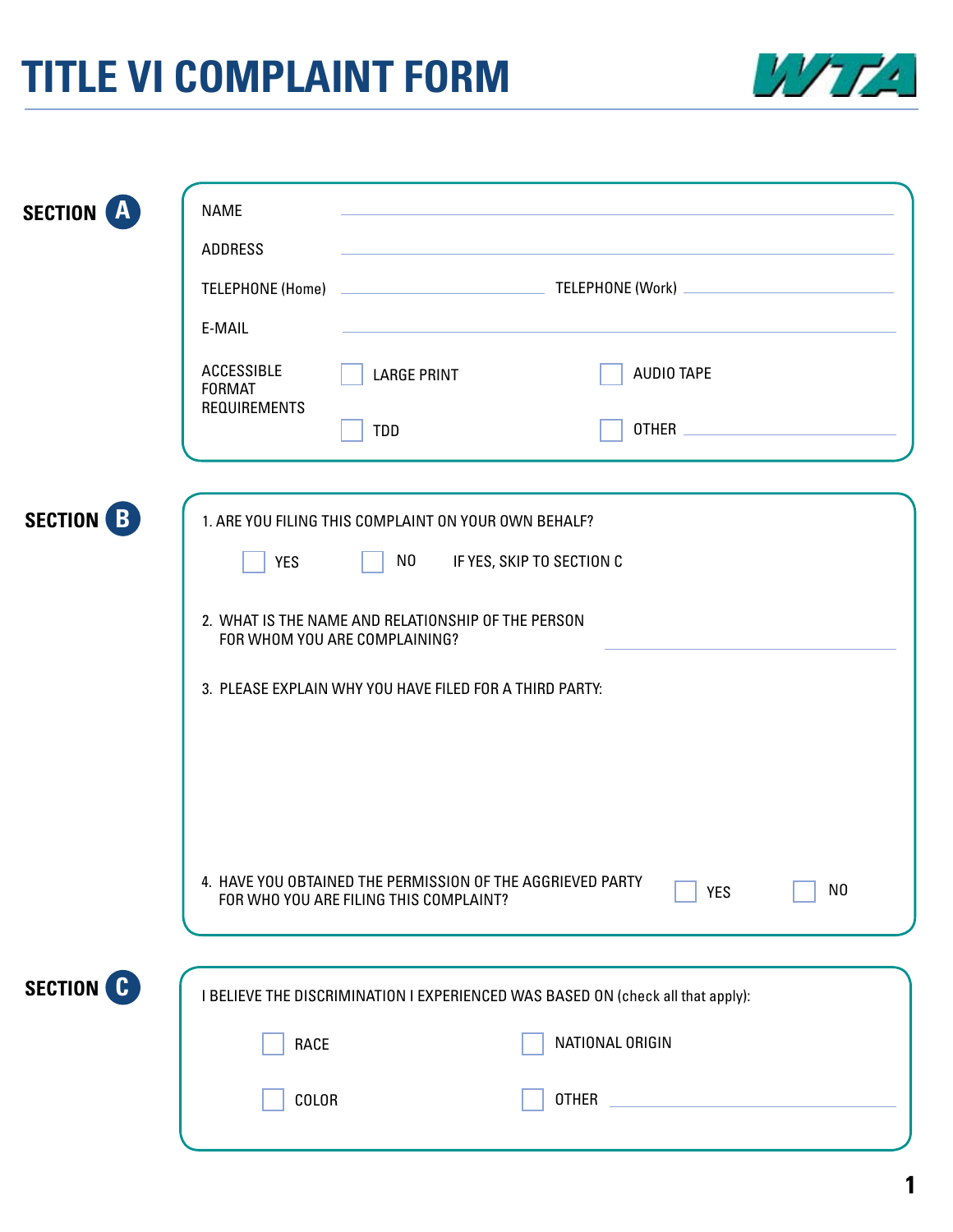

DATE OF ALLEGED DISCRIMINATION (month,day, year)

EXPLAIN AS CLEARLY AS POSSIBLE WHAT HAPPENED AND WHY YOU BELIEVE YOU WERE DISCRIMINATED AGAINST. DESCRIBE ALL PERSONS WHO WERE INVOLVED. INCLUDE THE NAME AND CONTACT INFORMATION OF THE PERSON(S) WHO DISCRIMINATED AGAINST YOU (IF KNOWN) AS WELL AS NAMES AND CONTACT INFORMATION OF ANY WITNESSES. IF MORE SPACE IS NEEDED, PLEASE USE THE BACK OF THIS FORM.

| SECTION E | <b>YES</b><br>HAVE YOU PREVIOUSLY FILED A TITLE VI COMPLAINT WITH WTA?<br>N <sub>0</sub>                                                                                 |
|-----------|--------------------------------------------------------------------------------------------------------------------------------------------------------------------------|
| SECTION F | HAVE YOU FILED THIS COMPLAINT WITH ANY OTHER FEDERAL, STATE OR LOCAL AGENCY, OR WITH ANY<br>FEDERAL OR STATE COURT?<br>IF YES, CHECK ALL THAT APPLY:<br>N0<br><b>YES</b> |
|           | <b>STATE AGENCY</b><br><b>FEDERAL AGENCY</b><br><b>LOCAL AGENCY</b>                                                                                                      |
|           | <b>STATE COURT</b><br><b>FEDERAL COURT</b>                                                                                                                               |